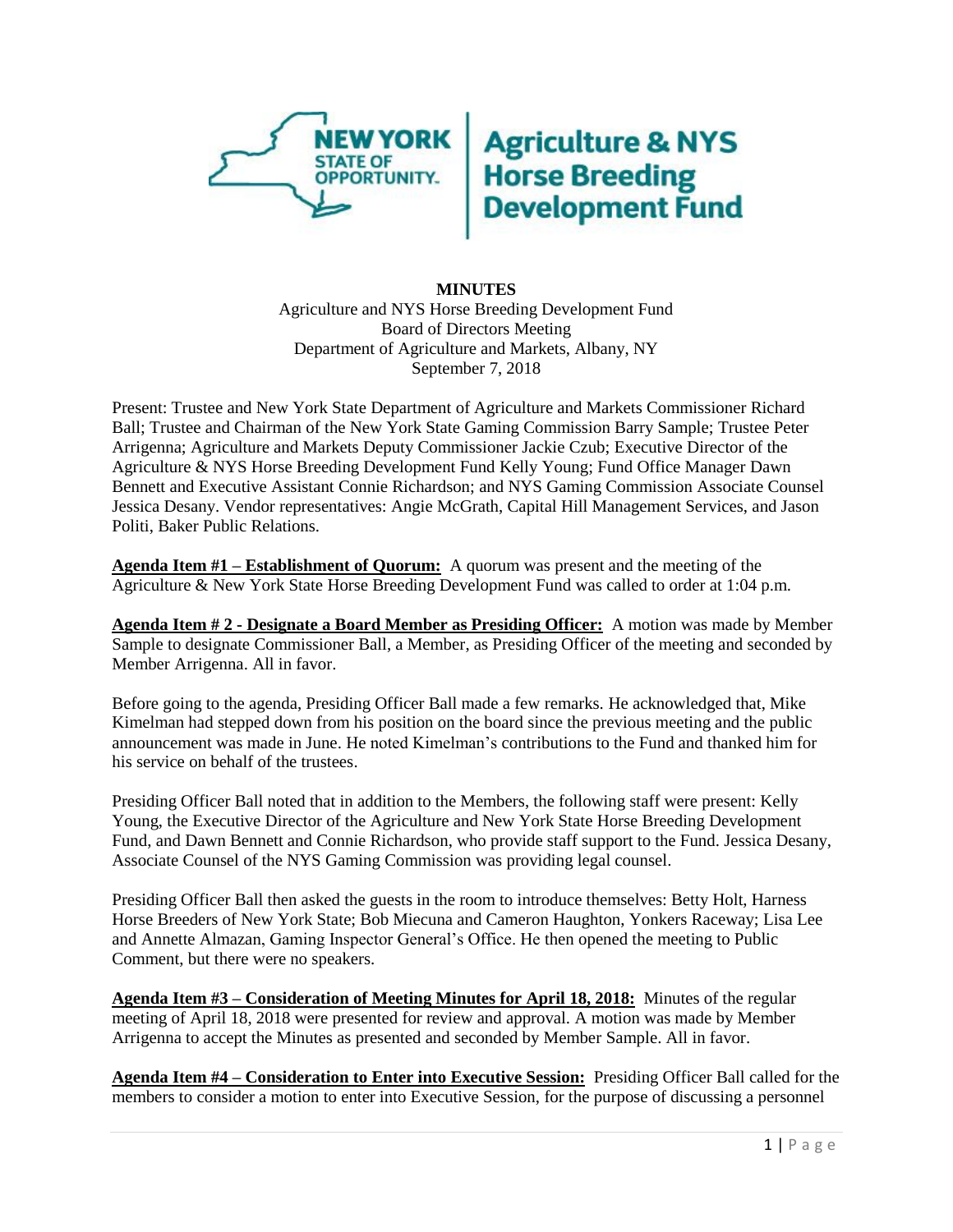matter, pursuant to New York Public Officers Law Section 105.1. Member Sample made the motion, seconded by Member Arrigenna. All in favor. The members then convened into Executive Session.

**Return from Executive Session:** Upon returning from Executive Session, Presiding Officer Ball thanked everyone for their patience and explained that the Trustees discussed several personnel issues during Executive Session and moved to the next item on the agenda.

**Agenda Item #5 – Consideration of Night of Champions Location Proposals for 2019:** Presiding Officer Ball recounted that in the previous meeting in April, the Trustees approved a process and criteria to allow harness racetracks in the state to submit proposals to host the Night of Champions every third year. Proposals for the 2019 Night of Champions were accepted with a deadline of June 15.

He further explained that the Trustees expect a host racetrack to present a Night of Champions event in a manner that exemplifies the value and prestige of the New York Sire Stakes Program. At the same time, the host racetrack should provide a special experience to honor the owners and horsemen who have invested in the Program and whose horses have earned their way into the finals. Racetracks had to describe in their proposal how they would meet certain requirements, such as providing a 24-hour detention barn, collaborating on promotion of the event, and providing a fan experience that advances interest in the New York Sire Stakes.

He noted that the Trustees will evaluate the proposals based on the stated criteria and what they believe is in the best interest of the New York Sire Stakes Program at the time. The Fund received two proposals, one from Batavia Downs and one from Saratoga Casino Hotel.

Member Arrigenna summarized that the Night of Champions has been at Yonkers Raceway for seven straight years, with Saratoga Casino and Hotel last hosting it in 2011. Saratoga has hosted the event on three occasions and Vernon Downs once. He noted it has never been in Western New York. He also commented that the two candidates are both half-mile tracks, have good meeting and event facilities, and can accommodate a detention barn, making them very equal. Member Arrigenna commented that he was leaning toward Batavia Downs because it would allow a track that has never hosted the event before to do so and is in the spirit of moving the event around the state.

Deputy Commissioner Czub asked how the tracks compared in being able to accommodate the public. Member Arrigenna replied that both have a good dining area and food. He further noted that events hosted by the Fund draw large crowds at Batavia, such as the new owner seminar earlier in the year. The group discussed the Batavia facilities and Member Sample said he was interested in seeing the event in Western New York as well.

Member Arrigenna made a motion to hold the 2019 Night of Champions at Batavia Downs. Seconded by Member Sample. All in favor.

## **Agenda Item #6 – Consideration of Yearling and Stallion Eligibility Requirements for 2019**:

Presiding Officer Ball stated that Trustees have changes with rationale in front of them to consider and asked Executive Director Young to go over the highlights. She noted several language changes to clarify the current rules. More significant proposed changes included: allowing dual-hemisphere stallions to leave before July 1 on a case-by-case basis approved by the Fund for reasons related to transportation and quarantine; permitting stallions to leave the state by payment of a fee (modeled after the dual-hemisphere provisions) to collect and freeze semen for export; and deleting the "re-entry" fee for stallions that return to the state.